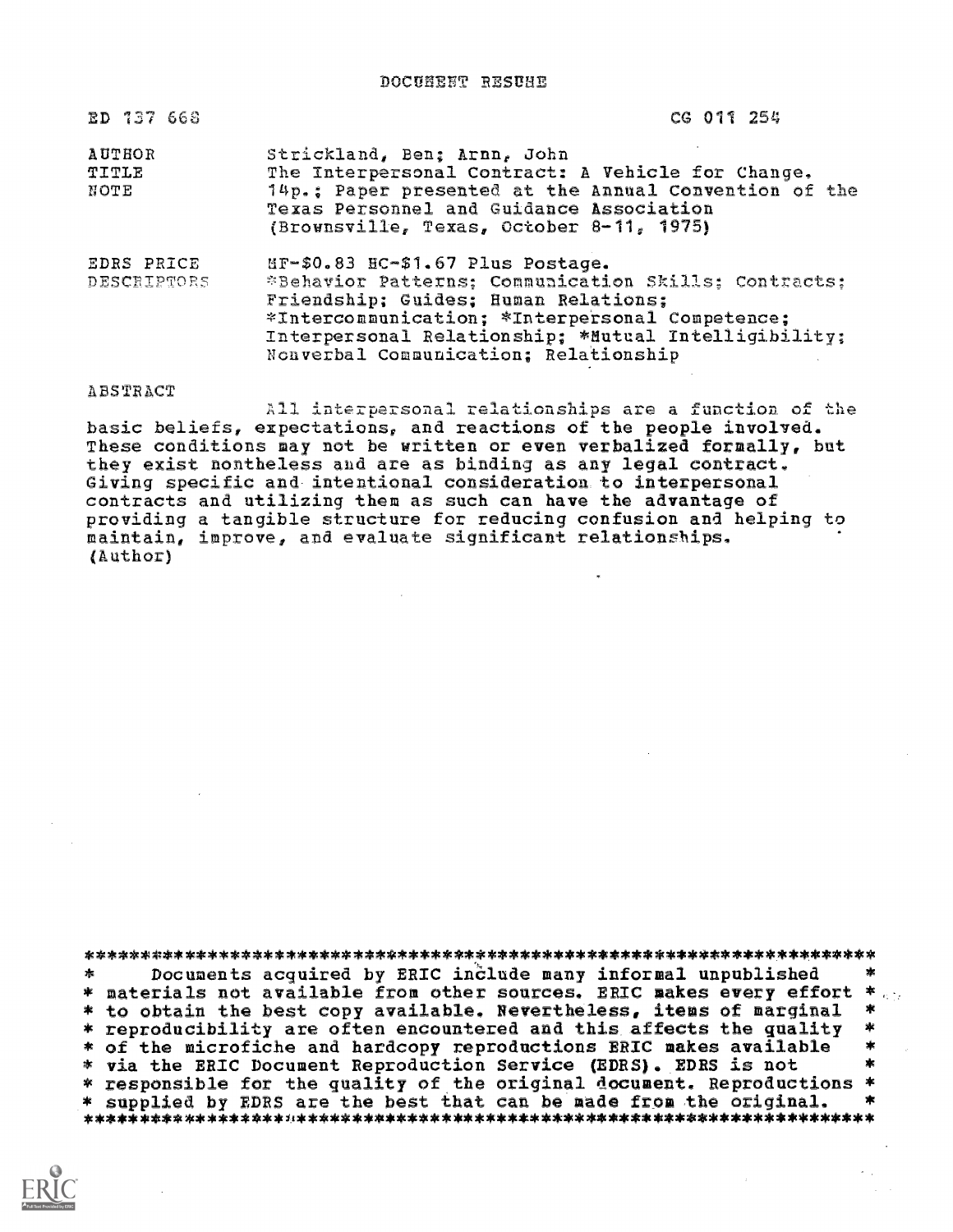ŀ۲ Ľ.

 $\ddot{\circ}$ 

 $\mathbf{C}$ 

US DEPARTMENT OF HEALTH.<br>EDUCATION & WELFARE<br>NATIONAL INSTITUTE OF EDUCATION

THE INTERPERSONAL CONTRACT: A VEHICLE FOR CHANGE

Ben Strickland and John Arnn

DOCUMENT HAS BEEN REPRO-That C DUCED EXACTLY AS RECEIVED FROM The Castle DINTS OF VIEW OR OPHING

For the last two decades, interpersonal relationships have been the focal point of literature in the helping professions, as well as a continuing source of interest for the general population. As a result, considerable time and energy have been spent studying the subject; it has been dissected, grafted, and transplanted repeatedly. A multitude of approaches has been required in order to perform this study, and many of these have provided indispensable information for the continuing improvement of interpersonal relationships.

Much of the research in the subject area has been conducted by professionals for professionals. Consequently, many assumptions have been made about the preparation and training of those who read the literature. Many approaches require that the reader/consumer have highly developed skills in process observation, psychometrics, interaction analysis, interpersonal change, This limits the application of significant research to etc. those with the necessary skills in helping professions and tends to be of limited value to the general population. The person on the street generally has access only to popular publications, which too often reflect fads, provide a wide array of activities without the framework for effective utilization, and leave the reader unsure of direction for application and continuity..

> "PERMISSION TO REPRODUCE THIS COPY-RIGHTED MATERIAL HAS BEEN GRANTED BY Beis Strickland

> $A$ r NN ـنيطول TO ERIC AND ORGANIZATIONS OPERATING UNDER AGREEMENTS WITH THE NATIONAL IN-STITUTE OF EDUCATION. FURTHER REPRO-DUCTION OUTSIDE THE ERIC SYSTEM RE-<br>QUIRES PERMISSION OF THE COPYRIGHT OWNER."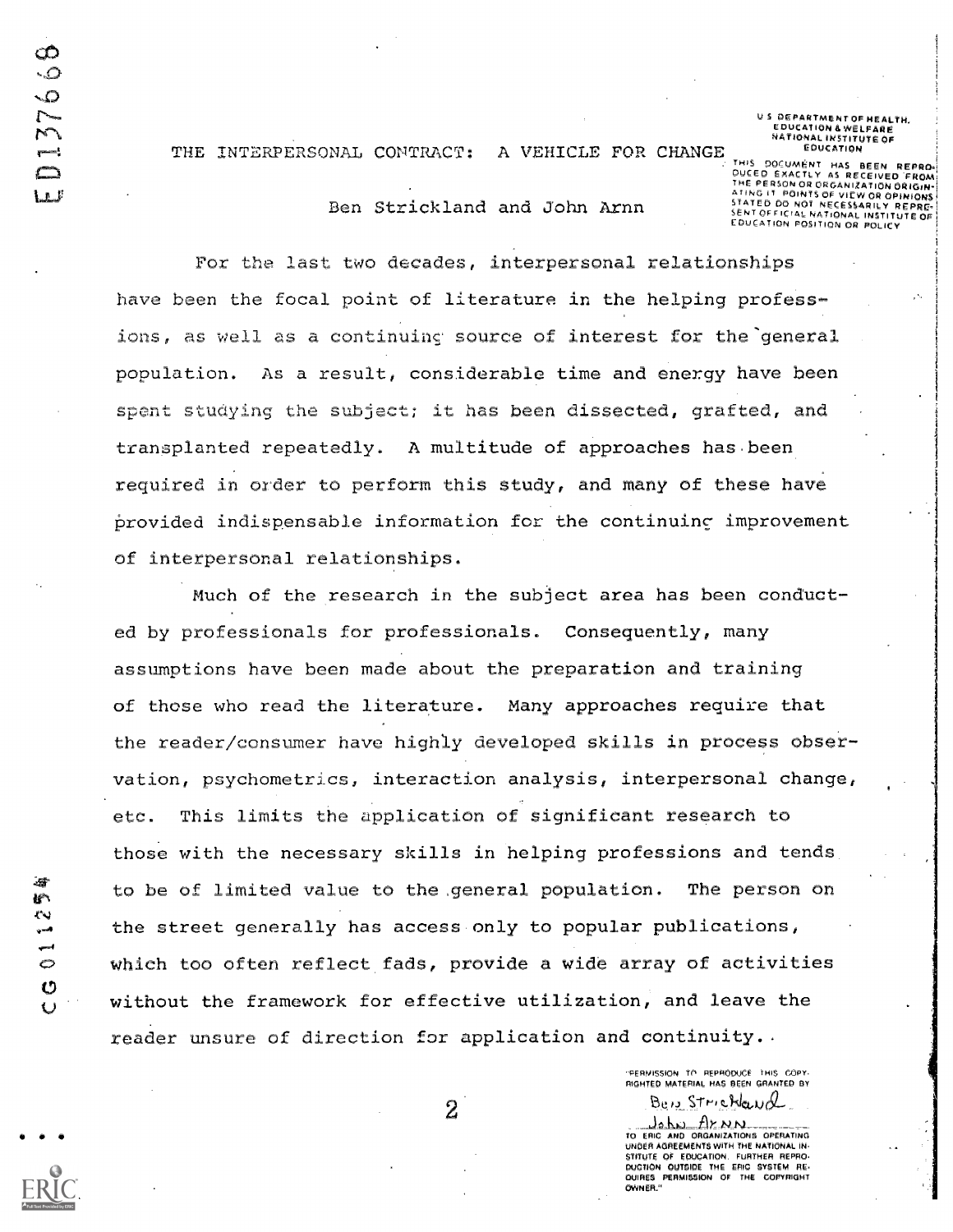At the risk of being the subject of our own criticism, we would like to present a more simplistic approach to understanding and expanding interpersonal relationships. In our approach, we will employ a vehicle called the interpersonal contract.

The assumption underlying interpersonal contracts is that all relationships are affected by certain conditions. These conditions include rules and requlations for interaction, expectations of that interaction, limits to the interaction, and consequences arising from nonfulfillment of the conditions.  $711$ collectively comprise what we call the interpersonal contract. While these contracts are unwritten for most people, they tend to be as binding as any written legal contract, and certainly are adhered to with much greater consistency. Whether these contracts are written or unwritten, conscious or unconscious, productive or nonproductive, they exist nonetheless.

Before we examine contract conditions more specifically, let's consider some of the advantages of using interpersonal contracts. The most important advantage is that much of the confusion surrounding relationships can be reduced. We believe that there is nothing magical or mystical about interpersonal relationships. Contracts tend to simplify the conditions of relationships and identify the priorities and goals of the individuals involved.

A second advantage is that it provides a specific process for maintaining, improving, and evaluating significant relationships.



3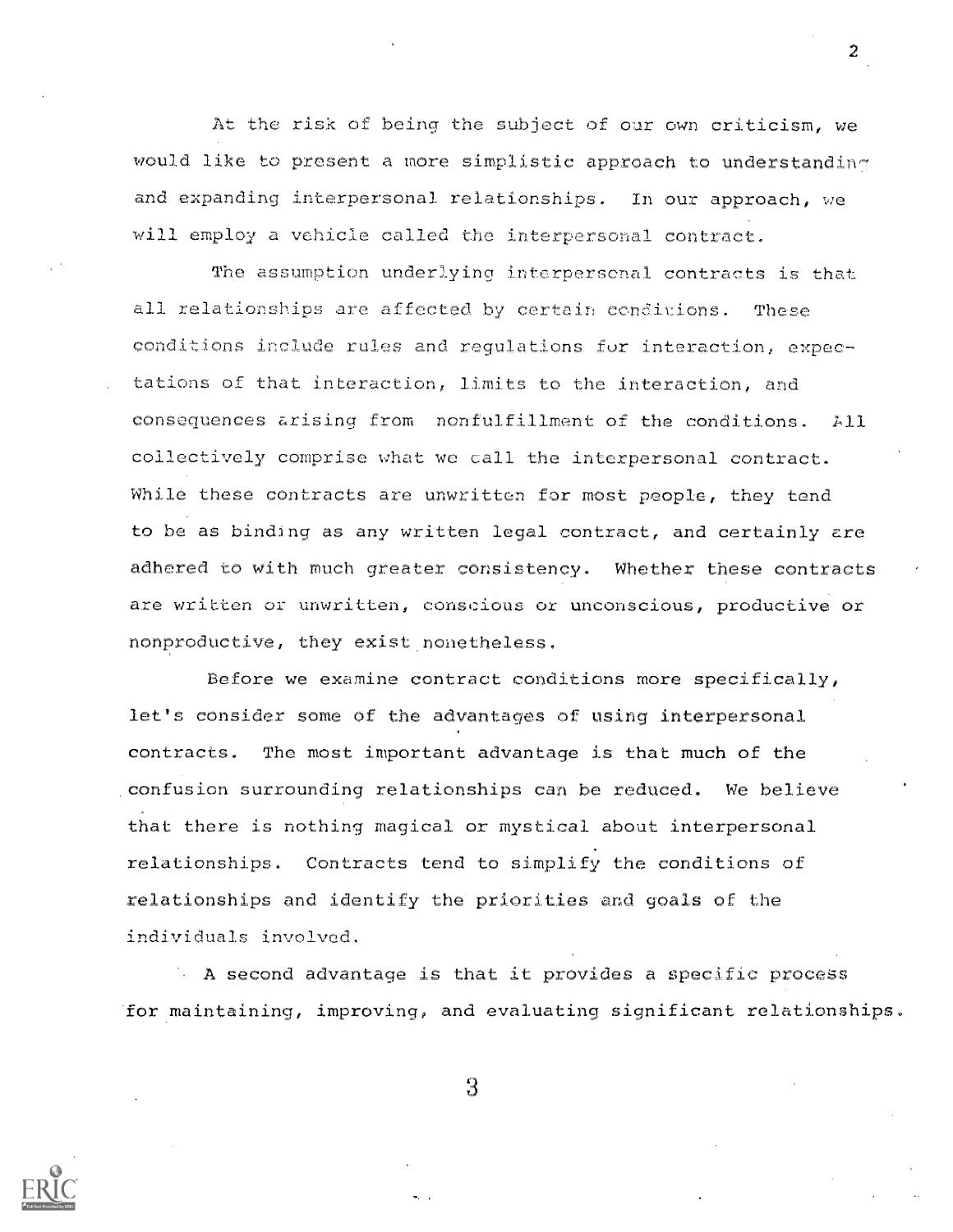By the same token contracts assist in identifying the extent to which specific relationships are significant. As needs and expectations change, it is helpful to review goals, obstacles, and strategies for relating successfully within one's various contracts and to determine the impact of investments made. This assists the individual in investing time and activity in appropriate directions and degrees. In case the point isn't obvious, we are referring to all relationships in all settings. Contracts exist wherever people interact. Some are just more important to each individual than others.

A third advantage of the interpersonal contract is that it provides a tangible vehicle which can be used in any situation. t can be a point of discussion in the home, a teaching tool in the classroom, a learning strategy in the helping relationship, and so on. It can be graphically illustrated as well as verbalized. There is something reassuring about having something inhand to assist one in working 'through the confusion, apprehension, and anticipation encountered in relationships.

## Conditions of interpersonal contracts

In case the notion of interpersonal contracts seems too mechanical or legalistic, let us reiterate that we are merely describing the conditions which already exist in all interpersonal relationships. Although these are not usually set down formally, as in a marriage contract, they do exist and are probably monitored more closely than the conditions in most other contracts. We are

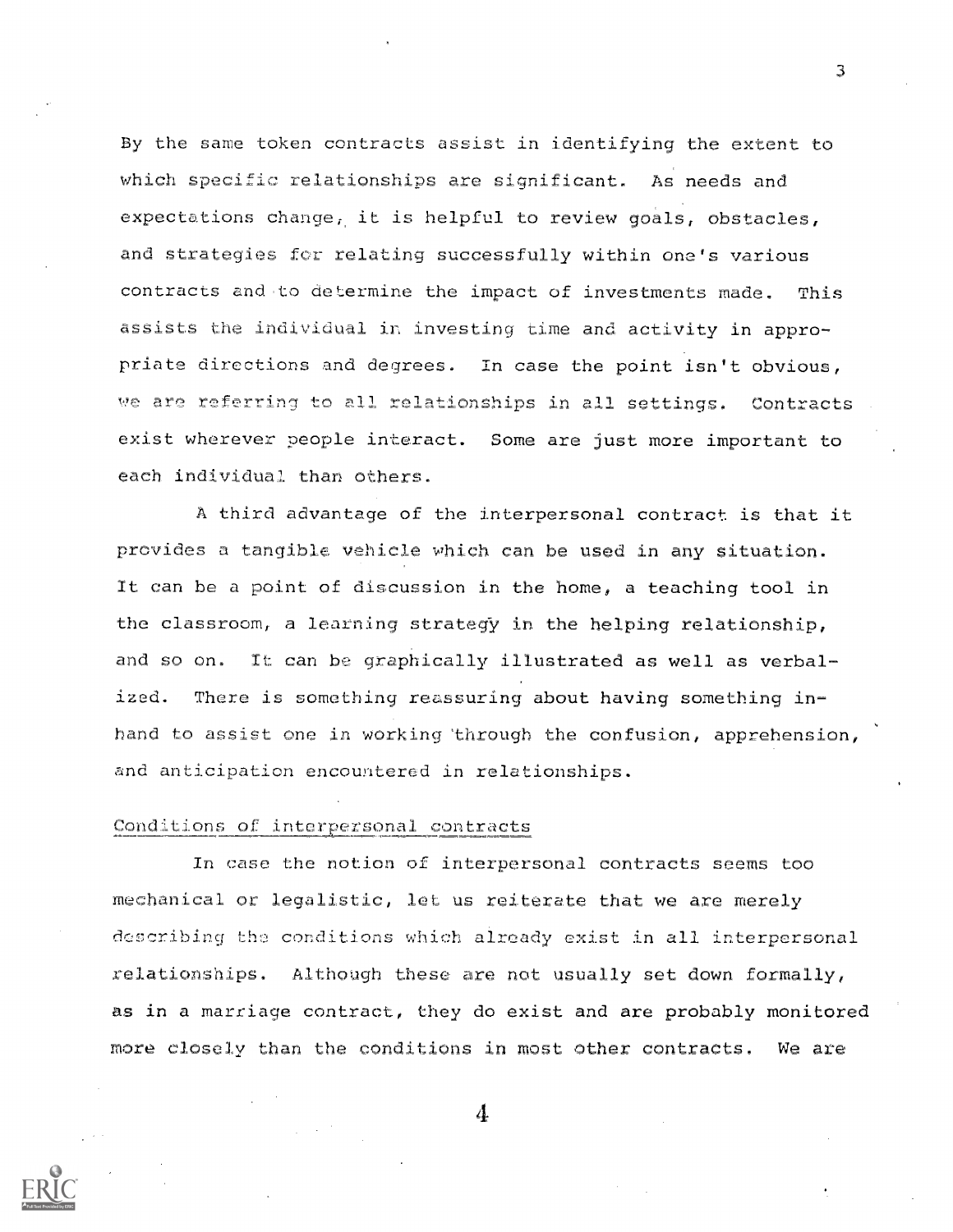focusing on specifies for the purpose of clarification and illustration, not to suggest that relationsbips should be viewed mechanically or legalistically.

What are some of the conditions of interpersonal contracts? Generally there are at least four: basic premises, expectations, small print, and counter-contract options. Basic premises relate to an individual's beliefs about himself and others as persons. These beliefs are more basic than views on politics, religion, and economics. Included in basic premises are an individual's beliefs regarding his own value or worth as a person and the worth of others as persons, beliefs about motivation, beliefs concerning what people are entitled to obtain as a result of t between the control of the control of the control of the control of the control of the control of the control of the control of the control of the control of the control of the control of the control of the control of th relationships, and so on. For example, some individuals feel entitled to approval while others feel that they must earn approval. Because of the large degree of abtraetion, subjectivity, and uniqueness which could exist in relation to basic premises, we will make only this brief reference to these premises and encourage each person to identify his own for the purpose of better understanding his relationships. It is in this area where many people get bogged down in relationships. They begin to discuss their beliefs, discover variations, disagree as to definitions and priorities, and may never get beyond that point. What began as a discussion of interpersonal relationships deteriorates to a debate because each person expects the other to agree at least in part, if not totally, with his own basic beliefs. In reality, acceptance that their beliefs are different is a more functional

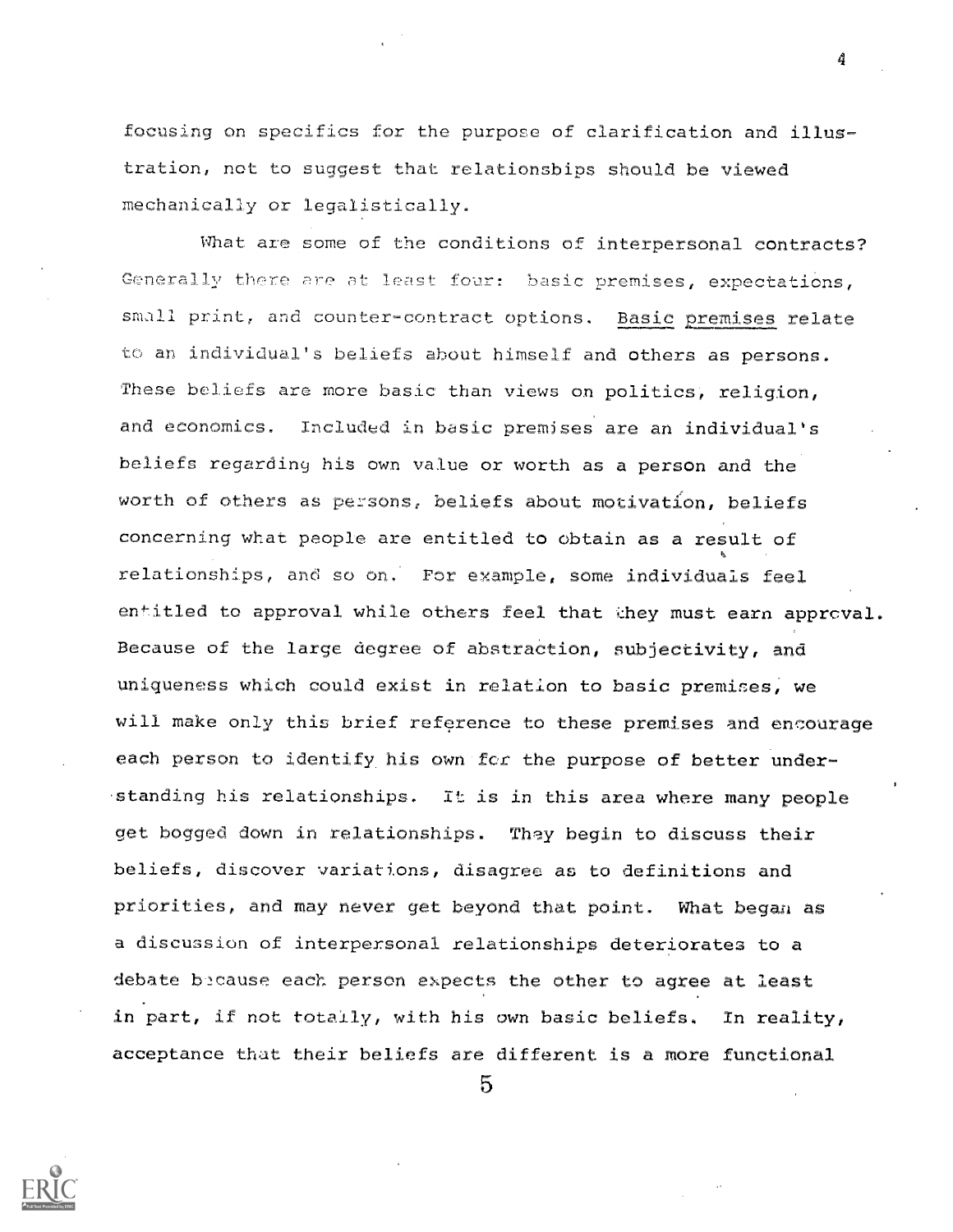goal than futile attempts at agreement. If we seem to be suggesting that basic premises should be dealt with casually in relationships, this is not the case. Because they are less subject to change, however, we will focus on conditions more easily identifiable and more subject to modification. The need and  $\sim$ difficulty in identifying these in no way reduces the importance that they play in the relationship. What are your basic premises about people and the relationships they generate?

A second condition of interpersonal contracts is expectations, of which there are at least two components. One component in expectations deals with rules for interaction. In other words, each person has preferences in terms of how he or she would like to be able to relate to others and how others relate in turn. Each person expects certain rules and regulations to be followed, some do's and don'ts to be adhered to, and some limitations to be respected. For example, a teacher has different expectations in a relationship with a student than in a relationship with an administrator. Some people expect rigid adherence to the rules of interaction, others are more flexible. Regardless of the nature of the rules for interaction in any contract, once identified, acknowledged, and implemented, these provide some reassurance to those involved. Some people, in fact, do not feel comfortable in relationships until they feel that their own rules for interaction have been somehow communicated and are understood and accepted by others and vice versa. This is a major part of the "getting to know" process.

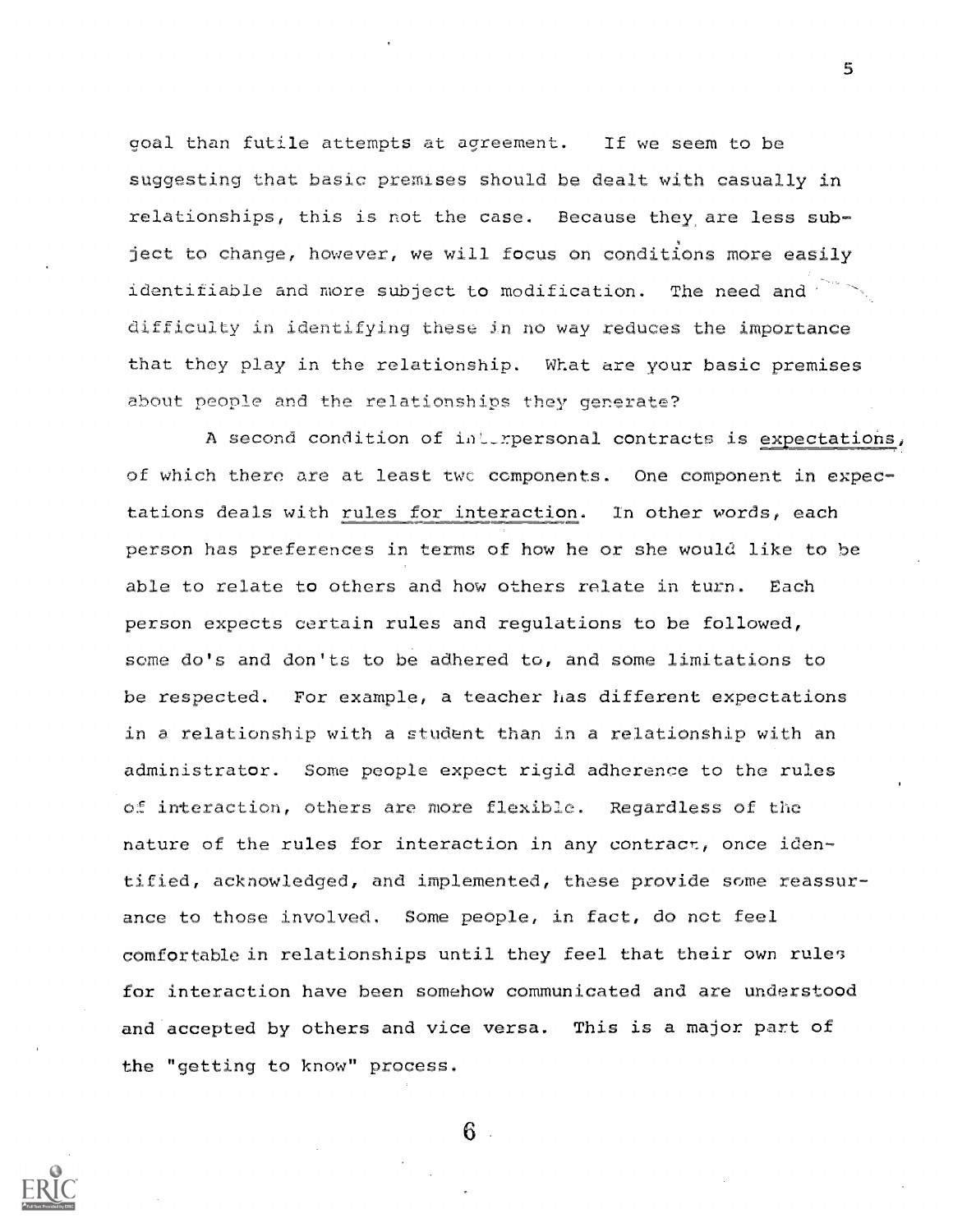What are your expectations as to rules for interaction? Do you expect consistency or flexibility? Will you settle for boredom or do you demand excitement? More specifically, how do you prefer to make it all happen? Do you prefer to entertain or to be entertained? Do you prefer to assert or to listen? If you will examine your relationships carefully, you will realize that you do have preferences as to the rules of interaction governing your relationships.

A second component of expectation deals with strokes or what a person expects to get from the relationship. Each person expects to gain something from each relationship. Respect may be expected in some, acceptance in others, and perhaps affection in others. This is what is frequently called the "pay off" in relationships. We feel entitled to get something from each of our relationships, and our satisfaction with each relationship is a function of our expectations being fulfilled. While these stroke expectations may vary greatly in terms of direction and degree, they exist in all relationships.

Generally speaking, what are your stroke expectations? Do you generally prefer physical affection, or would you feel more comfortable with a letter of appreciation written in third person? Do you expect a standing ovation or a subtle smile? While stroke expectations may sound immature, egotistical, inconsiderate, selfish, or anything else negative, these should be viewed as natural and normal for each person. While one person's

7

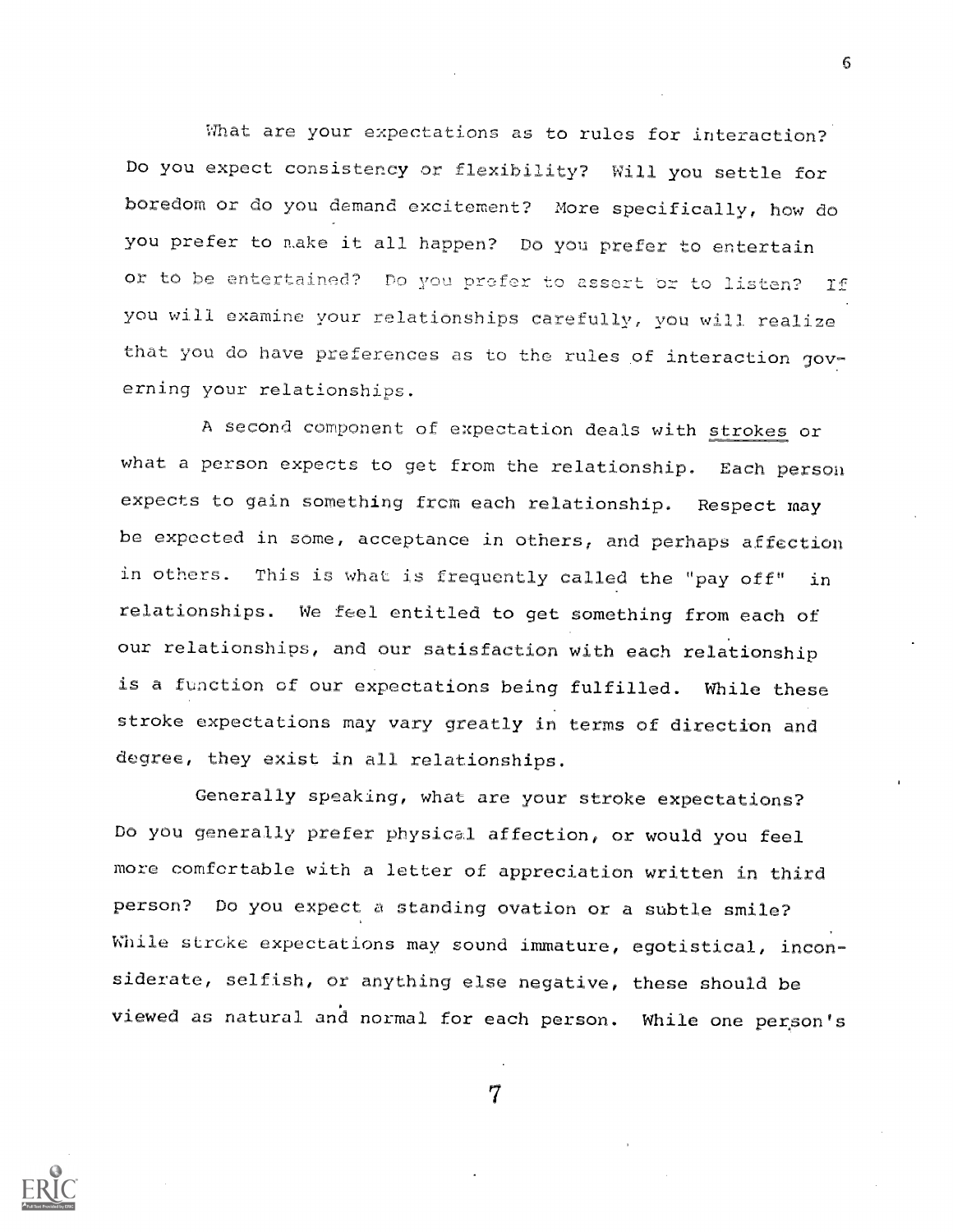stroke expectations may be more realistic and responsible than another's, each person's stroke expectations seem to him or her to be logical, rational, normal, and necessary.

A third condition of the interpersonal contract is what we will call small print. Basically, small print specifies what a person feels entitled to do in the event that another person fails to meet an expectation or violates other conditions of the contract in some way. Small print, though perhaps embarassing to many, is one of the surest ways to ascertain the presence of interpersonal contracts. Small print generally involves some kind of retaliation varying from ignoring someone to an outright attack. Any time thoughts like: "I deserved better than that." occur, it is obvious that a contract does exist and that it has been either neglected or violated in some way.

What do you do when you feel that others important to you are not fulfilling your stroke expectations adequately? Do you withdraw, give them the "silent treatment," pout, or do you throw a tantrum? Do you make a-play for sympathy or do you punish? As previously suggested, most people are more embarassed by exposure of their small print than by any other contract condition. Small print reveals our childish or child-like side, which is as natural and normal as our adult side. It is most helpful that each individual involved in a relationship understands not only his or her own small print but also that of the oth members. This is necessary in order to avoid spending excessive

8

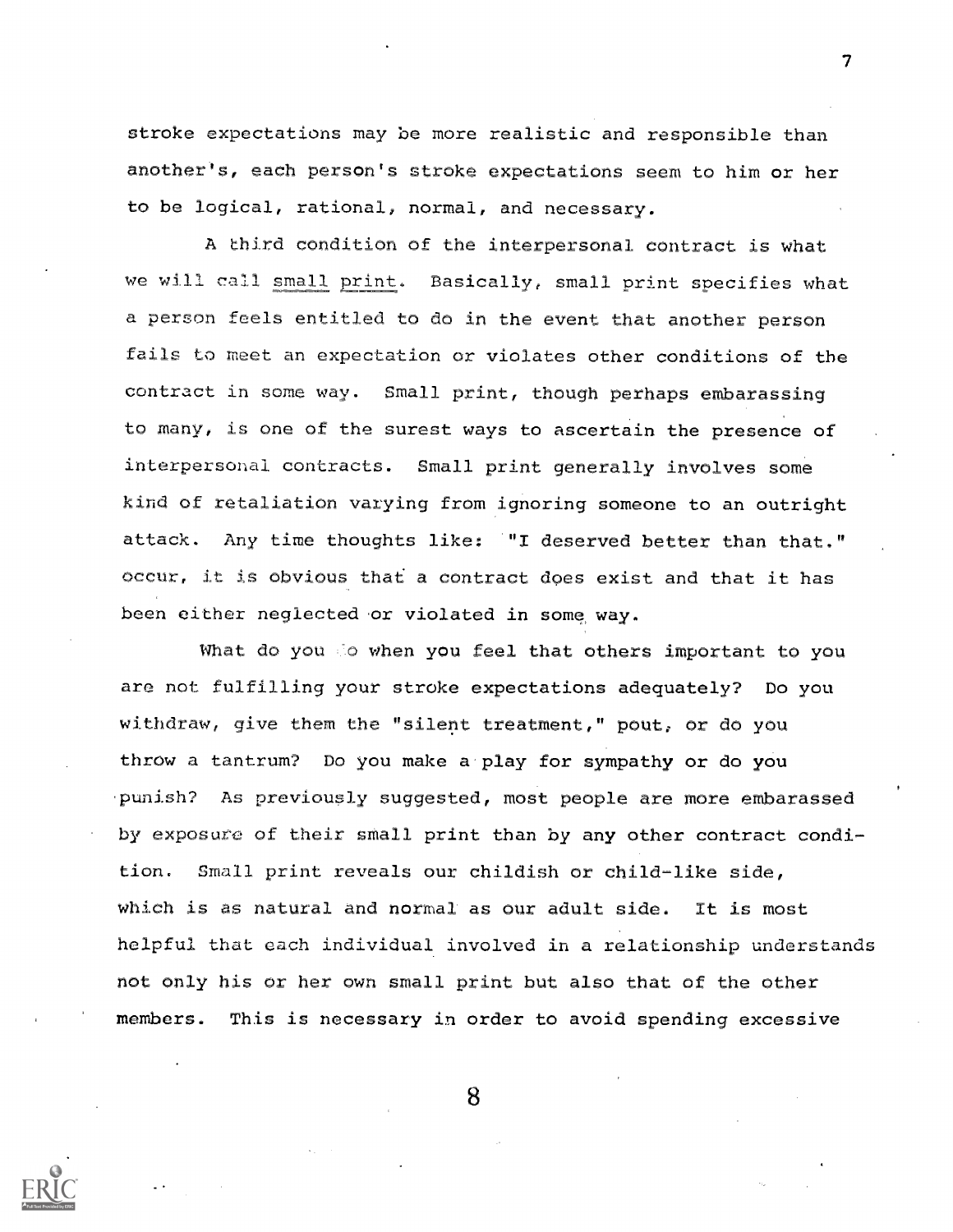energy in feeling guilty or being confused by the results of that small print in action.

The final category in interpersonal contract conditions provides for self-defense. It is that of counter-contract options. Counter-contract options are designed, as the name implies, to counter or minimize the impact of another's contract. In other words, if a person attempts to impose his or her contract on us without our consent, we simply employ measures which we hope will minimize the impact of that imposition. Naturally, the kind of options selected would be a function of the nature and importance of the contract, not to mention the size of the person with whom the contract exists.

What kind of counter-contract options do you generally employ? Do you retreat or attack? Do you attempt to disarm the person gently and tactfully, or do you employ a "verbal  $2 \times 4$ ." If you will carefully observe your actions, you will discover that you do have an array of counter-contract options which vou employ with varying degrees of success, depending upon the interaction style of the other person.

In case you don't have a perspective as to your countercontract options, or of small print for that matter, you could profit greatly bv asking others for clarification. This may sound a bit foolish; but, ironically, others are usually more aware of our counter-contract options and small print than we are. If we think our contracts with others are filled with



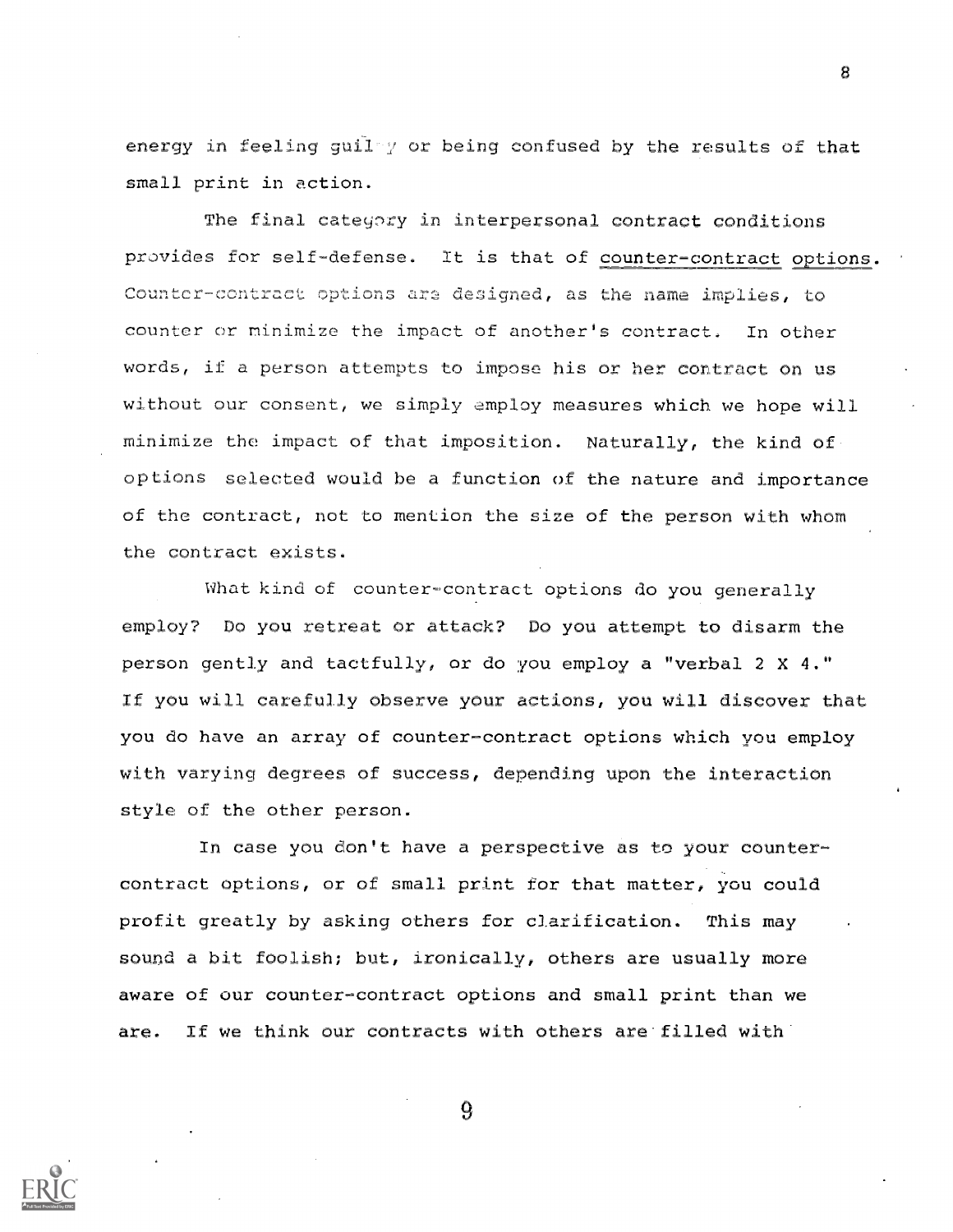secrecy, we are only kidding ourselves. Our contracts, or at least most of the conditions of our contracts, are open for the world to observe. Assuming that an honest anwer is available, the best method for beginning to identify contract conditions is through feedback from ense we value most, who have been exposed to our contract conditions.

## Contract clarification

In case the concept of interpersonal contracts and conditions is still a bit fuzzy to you, perhaps it would be helpful to employ the provided sample contract with a person whose help you need and value. You will notice that the sample contract contains several possible choices under each category. Before you ask for help in clarifying your contract, select the options which you feel fit you best and indicate their priority. If none of the options listed seem appropriate, add your own.

After you have made your selections or additions, ask someone you know to share with you their impressions of your conditions. Don't argue if you disagree. Listen and learn. Remember others' impressions are valid. Don't discount those which don't agree with yours. Carefully follow the instructions attached to the sample contract i order to make the best use of the instrument.

## Some concluding thoughts

Although we have only suggested limited examples for using personal contracts, we would like to encourage your use of the



10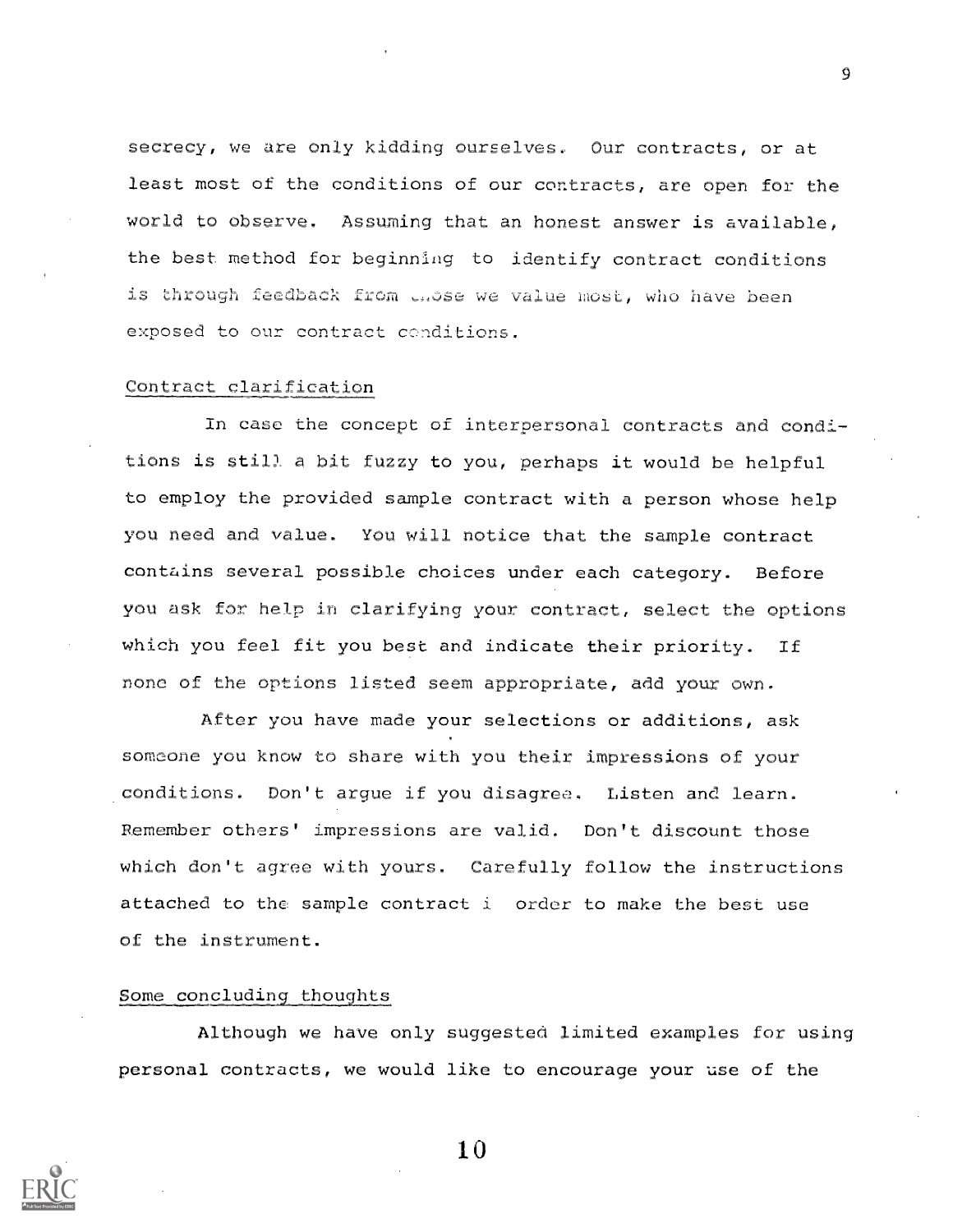concept with all of your relationships, or at least with those which are important to you. We have found, as previously suggested, that interpersonal contracts provide a helpful strategy for developing, maintaining, or improving any relationship. Contracts minimize the time frequently required to develop relationships, provide the support and confidence necessary to maintain relationships, and enable the participants to develop appropriate directions in improving or expanding relationships.

10

Again, another benefit of contract use is that it assists the participants in determining the quality of the relationship, as well as the significance of the relationships that are important. The contract indicates a willingness on the part of both participants to invest the necessary amount of time and energy required for contract development, a willingness to change or modify contract condit ; ns, and a commitment to share the responsibility for anything involved in the relationship. When relationships are not important, however, contracts can clearly illustrate the lack of investment. Consequently, contracts can be helpful devices for screening, as well as for expansion.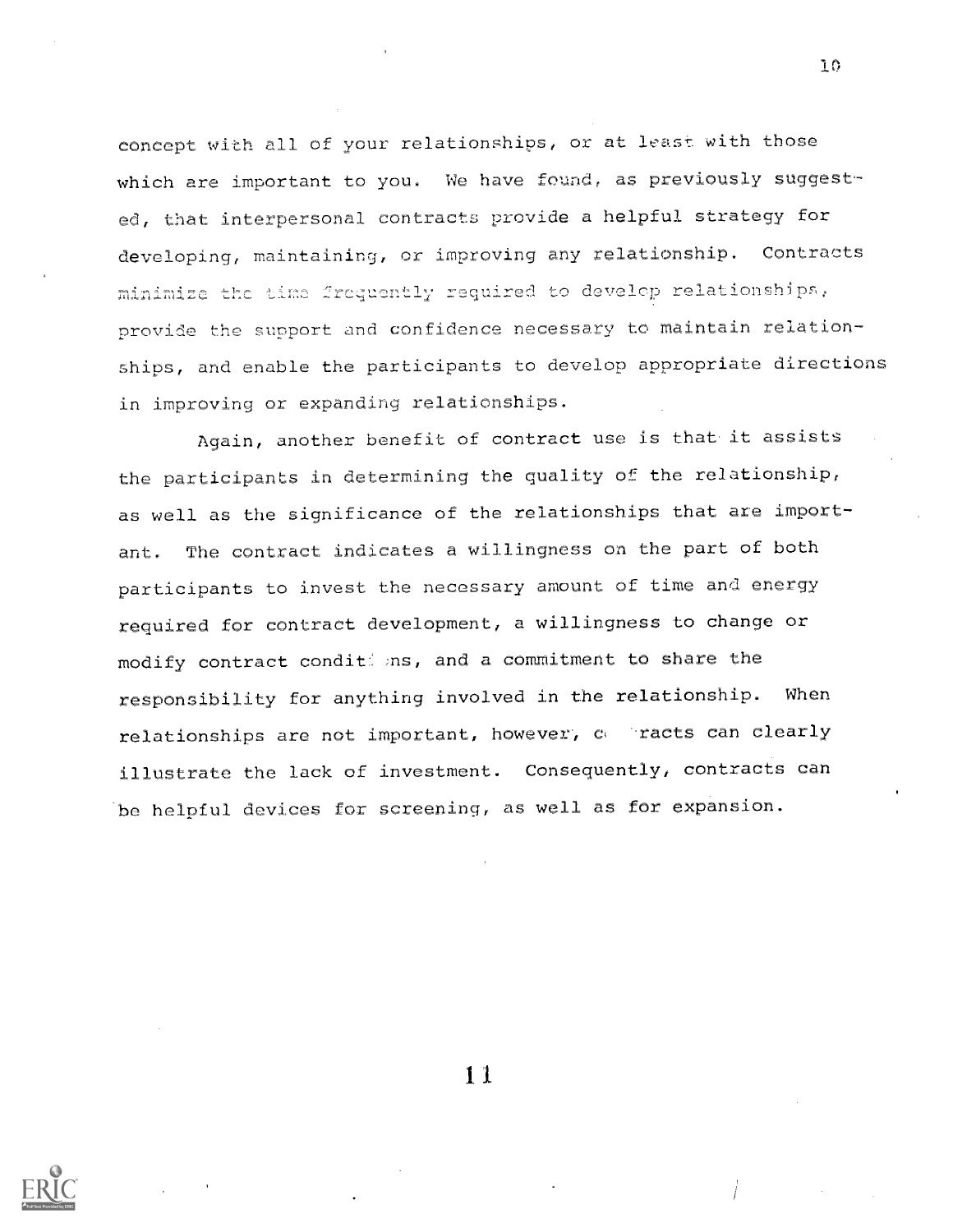Instructions For Sample Interpersonal Contract:

. The contract format can be used both as a general awareness instrument involving several persons and as an avenue for expanding specific relationships. In either case, the following procedures should be followed:

- 1. Read each question carefully and thoughtfully and write your answer on a separate sheet, thereby keeping the contract form clear for further use.
- 2. Select a person(s) to answer the same questions about you from his or her perspective. Generally speaking, it's best for you to volunteer the same information that you are seeking.
- 3. Rather than relying totally on your memory, record the process of input and exchange for future reference and clarification by taking notes, taping, etc.
- 4. After each person has completed his/her answers, compare and discuss all responses. Be particularly attentive to those answers which are least alike since these indicate differing perspectives. Remember, the more information you can gleen, the better you will understand your impact and your contract(s).
- 5. Decide what to do about your contract(s). This must be done cooperatively. You may decide to leave things the way they are; or both you and the other person(s) may decide to make some ignificant changes. At any rate, decide what you want to do, how to do it, and when to do it. Make a new list of expectations, which should predictably emerge from your plans for change.
- 6 Do not:
	- $a.$ Initiate contract exploration unless you are willing to commit the necessary time and energy.
	- b. Use this instrument as a game. For example, don't do this with someone whom you.don't care about. To do so is a sure way to end up in confusion or conflict with no interpersonal gains.
	- Ask for help or input from others unless you  $\mathbf{C}$ . plan to use it. For example, coercing others into changing their answers to agree with yours or denying their input all together is a waste of time.  $12$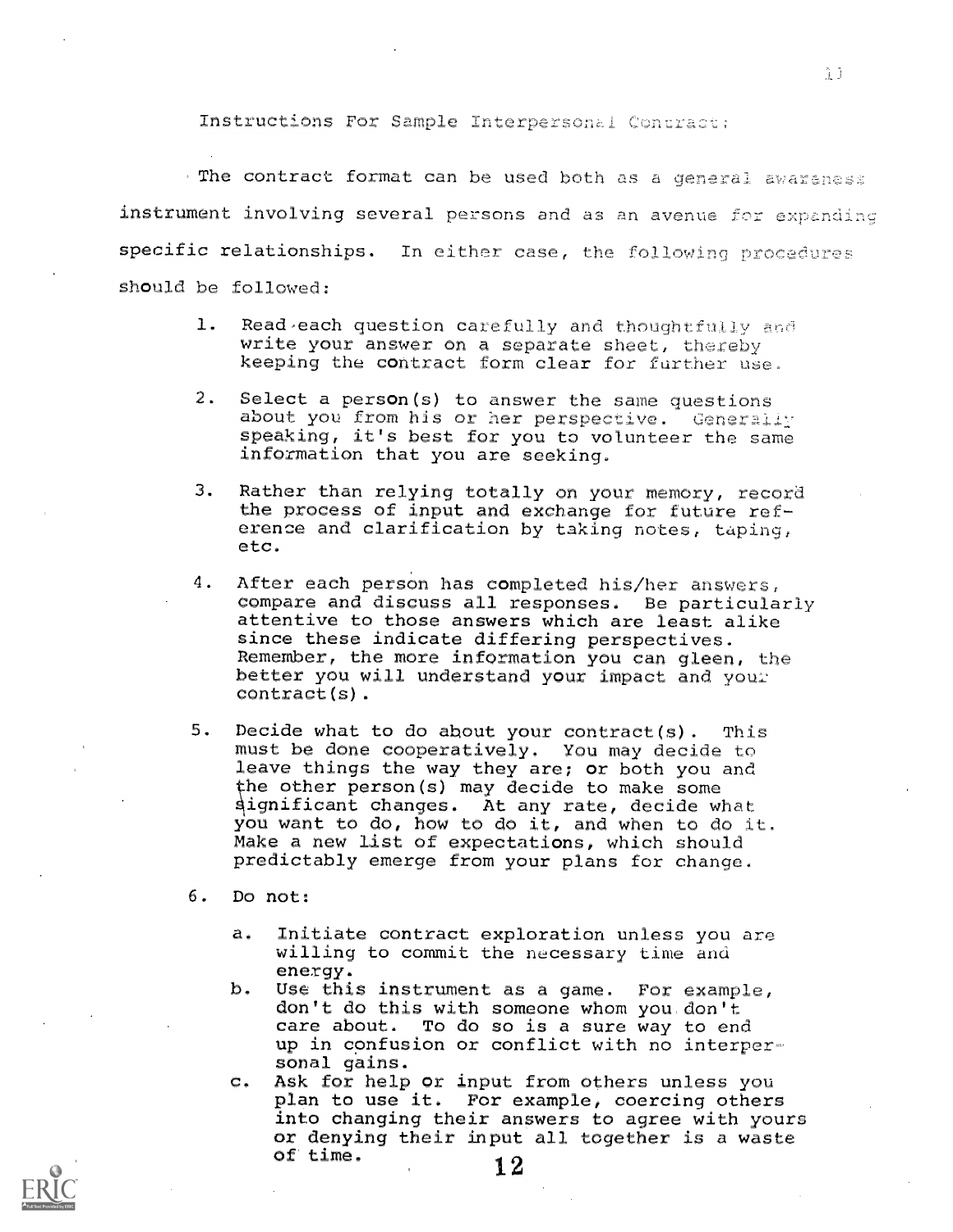SAMPLE INTERPERSONAL CONTRACT

## Generally speaking,

I. What are your expectations of others with whom you relate?

What kinds of strokes do you prefer or expect from others?  $\cdot$ 

| 1. physical affection            | 6. smile        |  |
|----------------------------------|-----------------|--|
| 2. compliment                    | support         |  |
| 3. letter of appreciation        | 8. subserviance |  |
| 4. applause, standing<br>ovation | 9. friendship   |  |
|                                  | 10. other       |  |
| 5. acceptance                    |                 |  |

II. What kind of input do you provide in relationships?

a. What do you do to encourage or allow others to make you feel important as a person? (How do you get strokes from others?. What do you do to earn your strokes from others?)

|  | 1. informing, analyzing<br>2. entertaining<br>3. organizing, producing<br>4. cooperating<br>5. asserting<br>6. being helpful | 8. supporting<br>9. winning<br>10. being creative<br>11. charismatic influence<br>12. coercing<br>13. being vulnerable |
|--|------------------------------------------------------------------------------------------------------------------------------|------------------------------------------------------------------------------------------------------------------------|
|  |                                                                                                                              |                                                                                                                        |
|  | 7. asking honestly                                                                                                           | 14. other                                                                                                              |

b. What kinds of strokes do you prefer to give? (See examples in I.) a

What do you do if others don't fulfill your expectations? III.

| $l:$ pout                 | 8. attack, punish others     |
|---------------------------|------------------------------|
| 2. send a bill, foreclose | 9. try harder                |
| 3. punish yourself, feel  | 10. re-evaluate, re-organize |
| hurt                      | 11. try something new        |
| 4. write them off         | 12. seek other sources of    |
| 5. throw a tantrum        | /strokes                     |
| 6. coerce                 | 13. other                    |
| $-7 -$ withdraw           |                              |